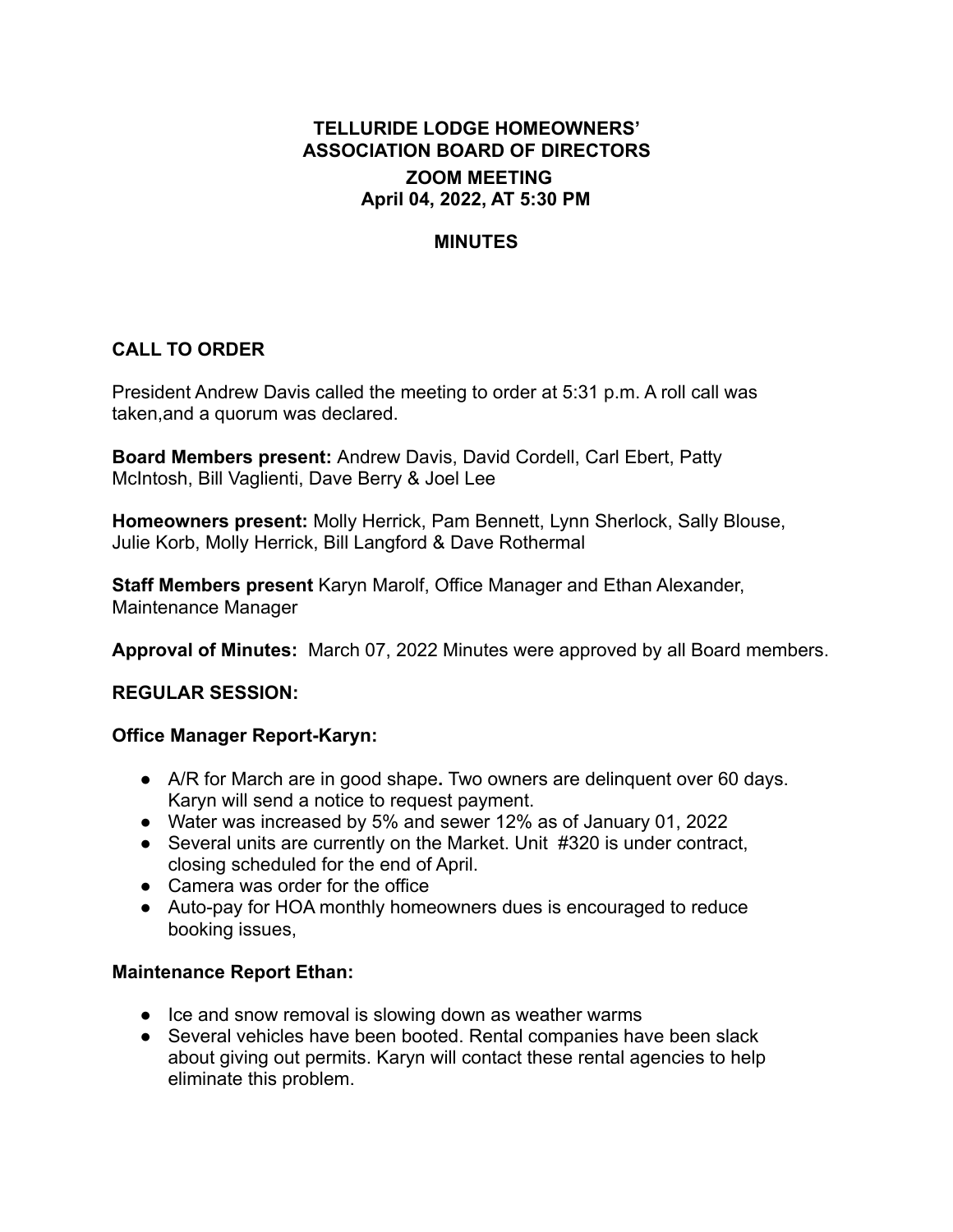- Hot tub usage has been high. The tubs were drained and filled. New filters have been ordered.
- Signs have been posted to inform clients that the hot tubs are limited to Telluride Lodge residents & guests only!!! Reports of people coming from other properties have been noted. It was agreed to have the code changed ASAP.
- Wellfare checks are being performed. Ethan will report how the process is working
- Dynamic is happy that TL is upgrading the fire suppression system. This will help with future maintenance expenses. Meeting will be set-up with Gordon to discuss the plan.
- Ethan will purchase a pul- behind grass/leaf catcher for the lawn mower to help with lawn care. The board approved the purchase.

## **Officers Report:**

- **●** Dave Cordell reported that he has set up a meeting with San Miguel Power/William Byrd on Tuesday to move forward in regards to the scope of work involved in replacing the aging electric line.This project will begin the later part of ~Sept/Oct.1,2022. Chancey Marolf, Ethan Alexander and Bill Vaglienti will be attending this meeting.
- **●** David Berry will be doing a preliminary budget for the meeting in May. The budget must be approved and sent to the members no later than June 16, 2022. Please send any budget items to Karyn for her to add to the draft budget prior to the May meeting.

## **Old Business:**

- **●** Dave Cordell is working on the spring painting project. Dave requested Marty to give TL a bid for spring painting. The current building painting schedule takes 16 years to complete the entire community. Currently the rotation is one section per year. The board felt this was too lengthy and will be looking into completing two sections per year. By completing two sections per year, this would be an 8-year rotation. Ideally a 6 year rotation would be desirable and would involve less prep. Ethan will call some painters to give bids.
- **●** The metal siding will also need to be done this summer. TL is looking for a contractor to perform the job. If anyone has a reference, please have them contact Ethan and submit a bid to Karyn..

### **New Business:**

### **Non-Board member comments:**